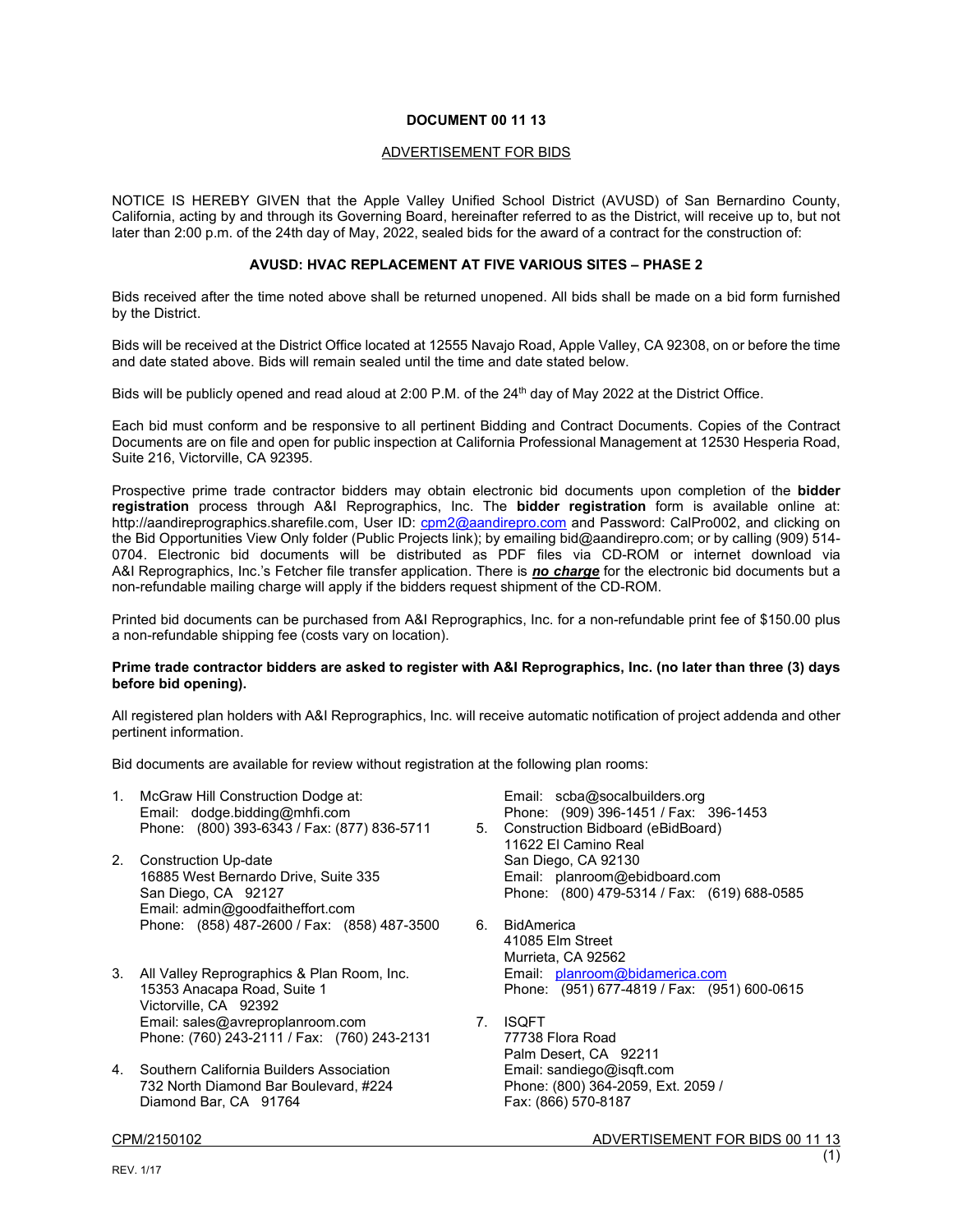For information regarding this project, prospective bidders are requested to contact Mike Woods, Project Manager at California Professional Management (909) 532-5208 (phone) or mwoods@cpmcrew.com (email).

Attention is directed to the requirements of the Information for Bidders regarding goals for Disabled Veteran Business Enterprise (DVBE) participation on this project. This project has a goal of 3 percent DVBE participation.

Each bid shall be accompanied by Bid Security, Verification of Contractor and Subcontractor DIR Registration, list of Designated Subcontractors, Certificate of Recycled Content, Noncollusion Declaration, Iran Contracting Act Certification, Site Visit Certification, and Employment Certification, and Acknowledgment of Bidding Practices Regarding Indemnity required by the Instructions to Bidders.

Bidders are advised that this contract is a public work for purpose of the California Labor Code, which requires payment of prevailing wages. Wage rates can be obtained from the Director of the Department of Industrial Relations at http://www.dir.ca.gov/OPRL/dprewagedetermination.htm. No contractor or subcontractor may be listed on a bid proposal or awarded a contract for a public works project unless registered with the Department of Industrial Relations pursuant to Labor Code Section 1725.5. http://www.dir.ca.gov/Public-Works/PublicWorks.html. This Project is subject to compliance monitoring and enforcement by the Department of Industrial Relations. (Labor Code §1771.4).

The Director of the Department of Industrial Relations shall determine the general prevailing rate of per diem wages and the general prevailing rate for holiday and overtime work in the locality in which the work is to be performed for each craft, classification or type of work needed to execute the contract. Holiday rates shall be paid as specified in the collective bargaining agreement applicable to each particular craft, classification or type of work employed on the project.

Copies of schedules of rates so determined are available on the internet at http://www.dir.ca.gov/dir/S&R/statistics\_research.html.

In accordance with Section 1773.2 of the California Labor Code, the Contractor shall post a copy of the determination of prevailing rate of wages at each job site.

The schedule of per diem wages is based upon a working day of eight (8) hours. The rate for holiday and overtime work shall be at time and one-half.

The Contractor and any subcontractor(s) shall pay not less than the specified prevailing rates of wages to all workers employed by them in the execution of the contract.

The successful contractor and all of its subcontractors for the project will be required to attend a mandatory Pre Construction Conference before commencing work. During the Pre-Construction Conference, the District's Labor Compliance Program (LCP) and the state labor law requirements applicable to this project will be discussed. The contractor and all subcontractors will be required to certify that they acknowledge and understand the District's LCP and all of the state labor law requirements for this project. The successful contractor or any of its designated subcontractors shall not perform any work on the project prior to attending the Pre Construction Conference and executing the appropriate certification.

A payment bond and performance bond will be required prior to the execution of the contract. The payment bond and performance bond shall be in the form and amount set forth in the Contract Documents.

In accordance with provisions of Public Contract Code Section 22300, substitution of eligible and equivalent securities for any monies withheld to ensure performance under this contract will be permitted at the request and expense of the contractor.

Pursuant to Public Contract Code Section 3300 and Business and Professions Code Section 7028.15, each bidder shall possess at the time of the bid the license classification as follows below. The successful bidder must maintain the license throughout the duration of this contract.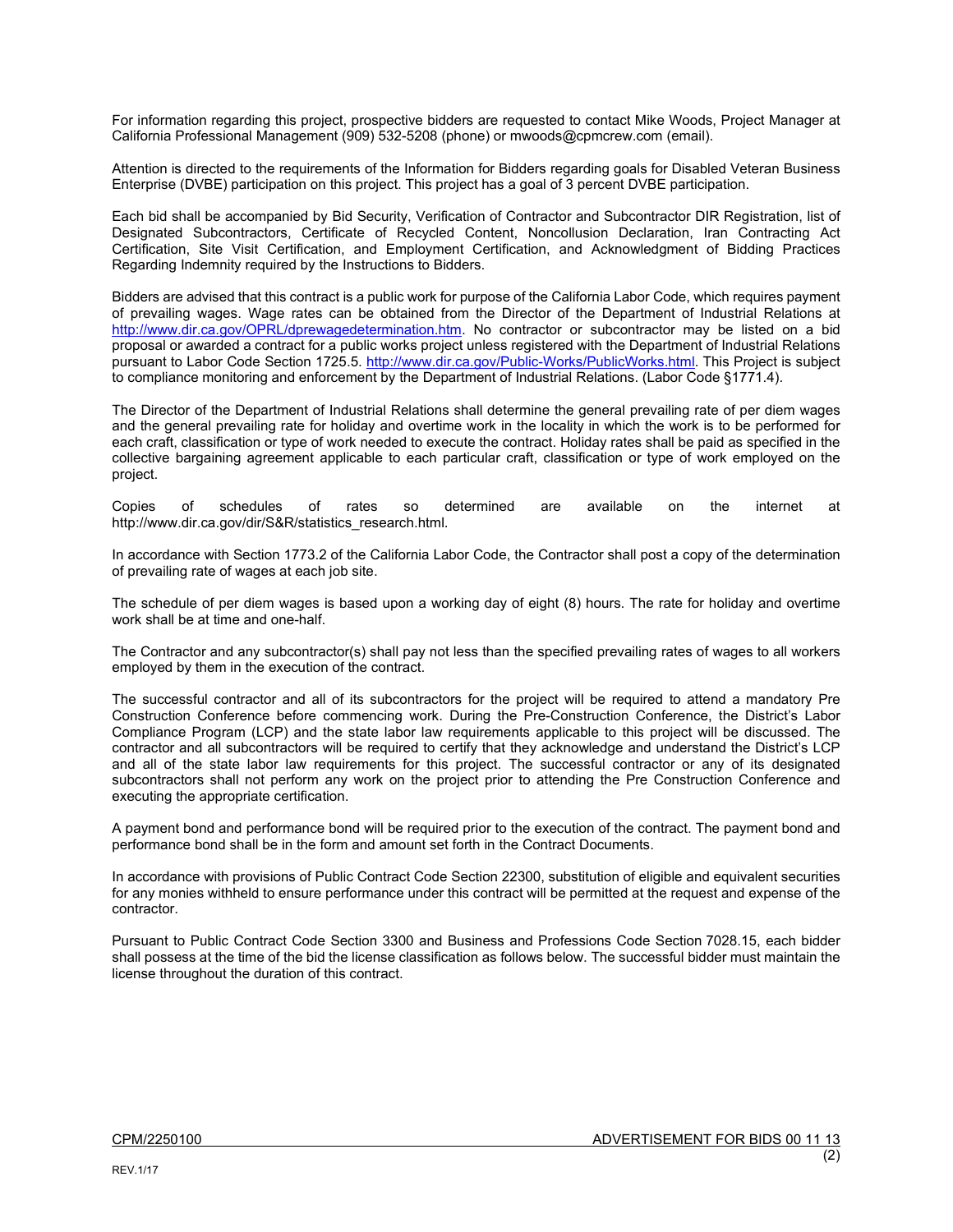| <b>License Classification</b>                            | <b>Category Contractor</b> |    |
|----------------------------------------------------------|----------------------------|----|
|                                                          |                            | 12 |
| B - General Building                                     | х                          |    |
| C-5 - Framing and Rough Carpentry                        | x                          |    |
| $C-8 -$ Concrete                                         | x                          |    |
| C <sub>10</sub> - Electrical                             |                            | х  |
| $C13 - F$ encing                                         | x                          |    |
| C20 - Warm-Air Heating, Ventilating and Air-Conditioning |                            | х  |
| C <sub>36</sub> - Plumbing                               |                            | x  |

General Building Contractor (B-1) may bid two or less trades providing they maintain listed specialty classification license(s). General Building Contractor (B-1) may bid two or more unrelated trades (not including framing or carpentry) provided listed subcontractors maintain appropriate listed specialty classification license(s).

General requirements, Contract Documents, and General Conditions apply to each category: Contractor as noted below. For special conditions for each category, Contractor refers to Specification Section 01 11 15 - Special Conditions Schedule.

### PROCUREMENT REQUIREMENTS

- 00 11 13 Advertisement for Bids
- 00 11 54 Verification of Contractor and Subcontractor DIR Registration<br>00 21 13 Instructions to Bidders
- 00 21 13 Instructions to Bidders<br>00 24 13 Scope of Work Summa
- Scope of Work Summary
- 00 41 26 Bid Form Construction Management (Multi-Prime Contract)
- 00 43 13 Bid Bond<br>00 43 36 Designati
- 00 43 36 Designation of Subcontractors<br>00 45 19 Non-Collusion Declaration
- 00 45 19 **Non-Collusion Declaration**<br>00 45 46 **Iran Contracting Act Certifi**
- 00 45 46 Iran Contracting Act Certification<br>00 45 47 Certification of Recycled Content
- 00 45 47 **Certification of Recycled Content**<br>00 45 48 **Site Visit Certification**
- 00 45 48 Site Visit Certification<br>00 45 49 Employment Certifica
- **Employment Certification**
- 00 45 50 Acknowledgement of Bidding Practices Regarding Indemnity

# CONTRACTING REQUIREMENTS

- 00 52 24 Agreement Form<br>00 60 00 Proiect Standard
- 00 60 00 Project Standard Forms<br>00 61 13 Performance Bond Form
- 00 61 13 Performance Bond Form<br>00 61 14 Payment Bond (Labor an
- 00 61 14 Payment Bond (Labor and Materials) Form<br>00 61 15 Guarantee
- 00 61 15 Guarantee<br>00 62 17 Contractor
- 00 62 17 Contractor's Certificate Regarding Worker's Compensation<br>00 62 90 Contractor's Certificate Regarding Drug Free Workplace
- 00 62 90 Contractor's Certificate Regarding Drug Free Workplace<br>00 62 91 Certification of Asbestos-Free Materials
- 00 62 91 Certification of Asbestos-Free Materials<br>00 62 92 Certification of Employee Status
- Certification of Employee Status
- 00 63 58 Claim Certification<br>00 63 59 Contractor's Certifi
- 00 63 59 Contractor's Certificate Regarding Alcoholic Beverage and Tobacco-Free Campus Policy<br>00 65 73 DVBE Participation
- DVBE Participation

### GENERAL CONDITIONS

00 72 26 General Conditions – Construction Management (Multi-Prime Contract)<br>00 73 00 Supplementary Conditions **Supplementary Conditions**